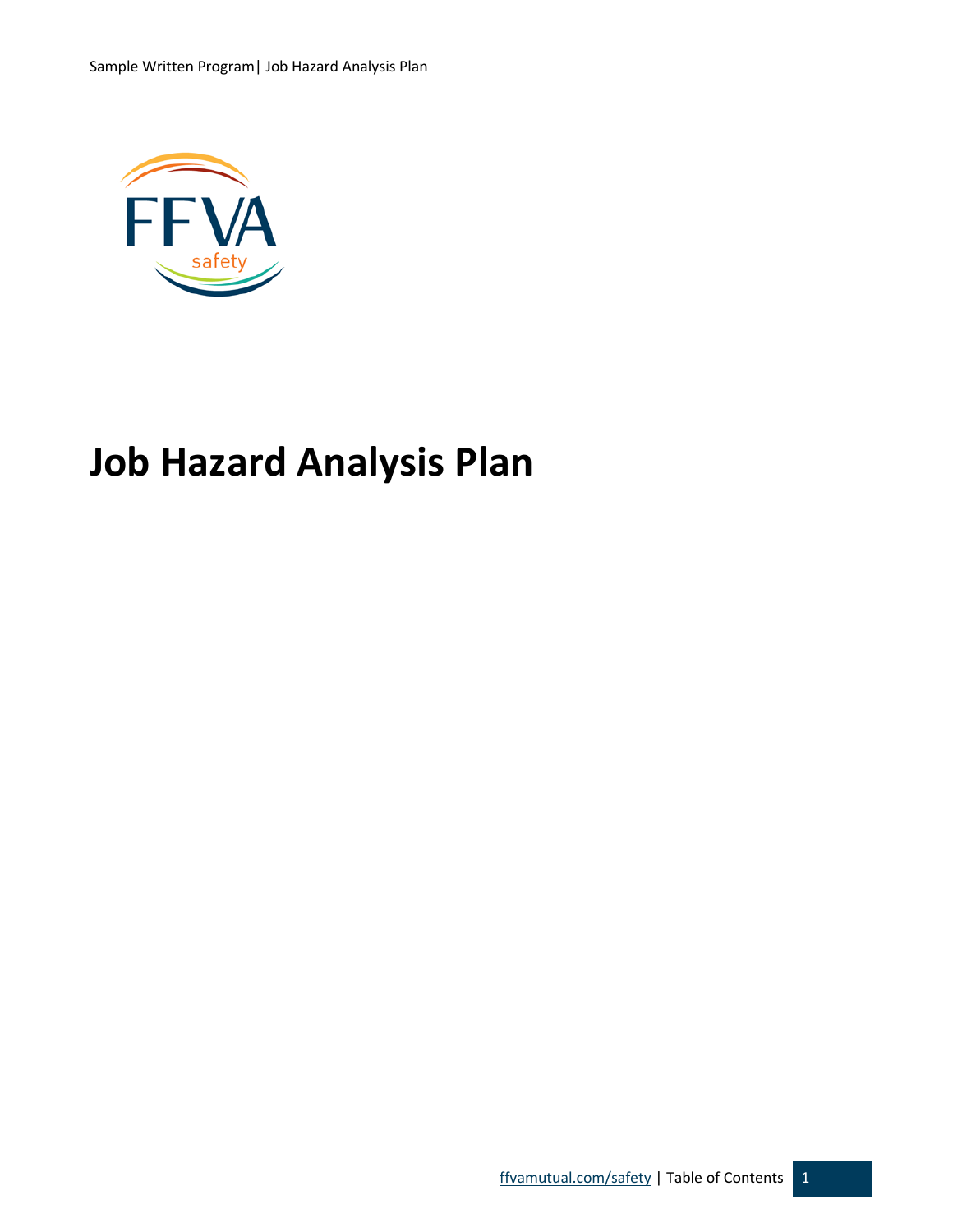### **Applicability**

Any project or activity, including travel, with potential for employees to be exposed to hazardous conditions or procedures should be reviewed through a Job Hazard Analysis (JHA).

JHAs must be certified for personal protective equipment (PPE). According to the federal Occupational Safety and Health Administration (OSHA) regulation for PPE (29 CFR 1910.132(d)), the employer "shall verify that the required workplace hazard assessment has been performed through a written certification that identifies the workplace evaluated; the person certifying that the evaluation has been performed; the date(s) of the hazard assessment; and, which identifies the document as a certification of hazard assessment."

# **A safety plan for FFVA Mutual Policyholders**

A successful safety program helps company leadership minimize workers' compensation costs and increase profitability.

This Sample Written Program has been developed to assist FFVA Mutual policyholders in:

- Maintaining employee safety and controlling losses in the workplace
- Guiding senior management in establishing safety standards
- Developing an employer integrated safety program

Please customize this accident prevention program according to your workplace. Your written accident prevention program can only be effective if it is put into practice.

Your account's dedicated safety professional is available to assist in the review and implementation of your safety program, offer technical guidance, provide training to meet compliance issues, and assist in locating relevant reference materials.

If you have questions or would like assistance implementing your organization's safety program, contact 800- 346-4825 or visit [ffvamutual.com/safety](http://www.ffvamutual.com/safety) for more information.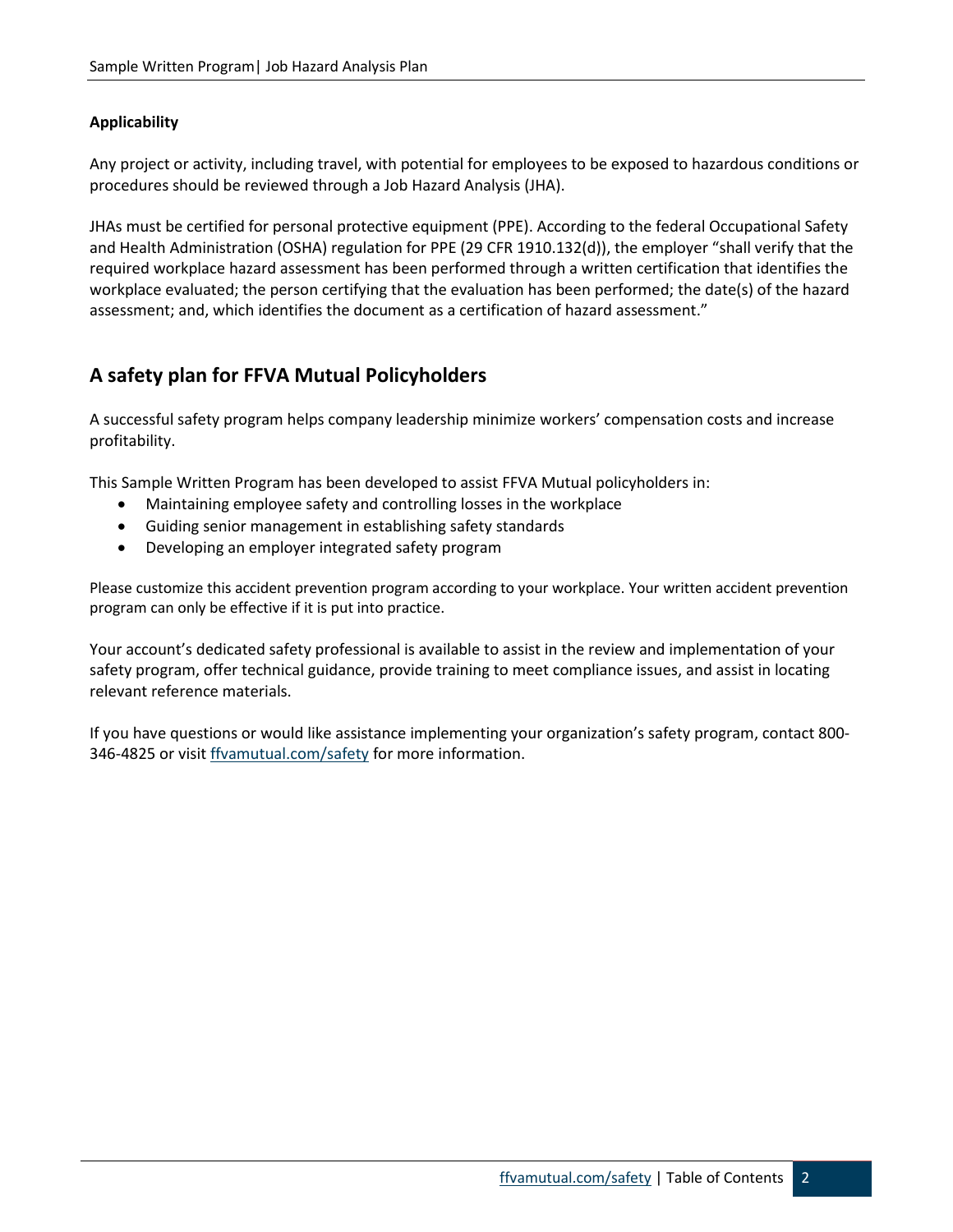# **Table of Contents**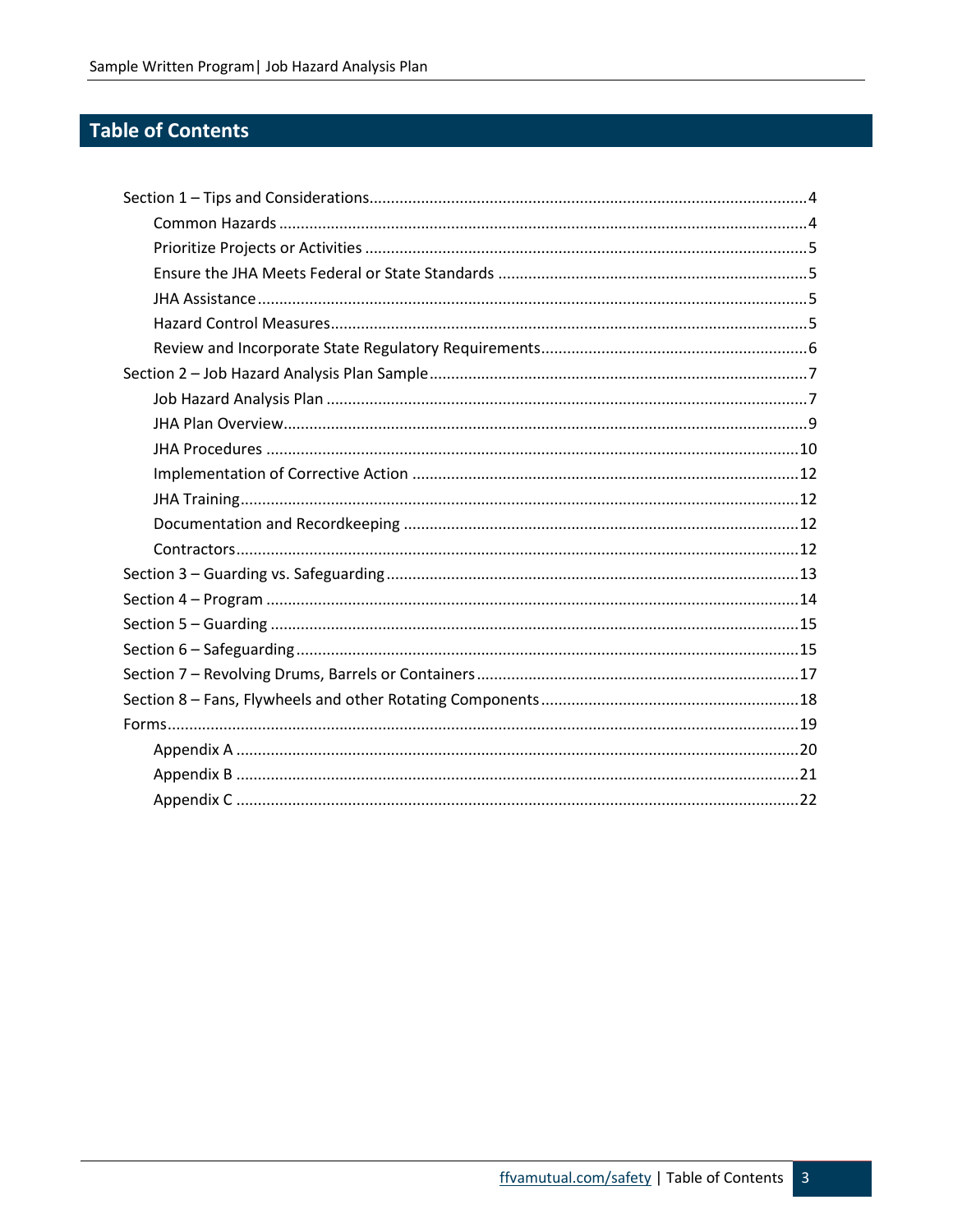# <span id="page-3-0"></span>**Section 1 – Tips and Considerations**

### <span id="page-3-1"></span>**Common Hazards**

Hazards that may be encountered by employees while working are:

- Compressed gas
- Confined spaces
- Contaminated air
- Dangerous animals
- Disease organisms
- Electricity
- Ergonomic hazards (awkward positions, reaching, repetitious motions, etc.)
- Explosives
- Extreme or inclement weather
- Eyestrain
- Fatigue
- Flying or falling objects
- Hazardous materials (toxic, flammable, etc.)
- High stress levels
- Holes or drop-offs
- Hostile people
- Lifting and/or carrying objects
- Loud noise
- Mechanized equipment
- Medical emergencies
- Moving objects
- Moving vehicles
- Overhead hazards
- Poisonous plants and/or animals
- Poor lighting
- Pressurized containers or conduits
- Sharp objects
- Suspended loads
- Uneven or slippery walking surfaces
- Unstable or steep terrain
- Use of hand tools
- Use of ladders or scaffolding
- Water bodies
- Working below the ground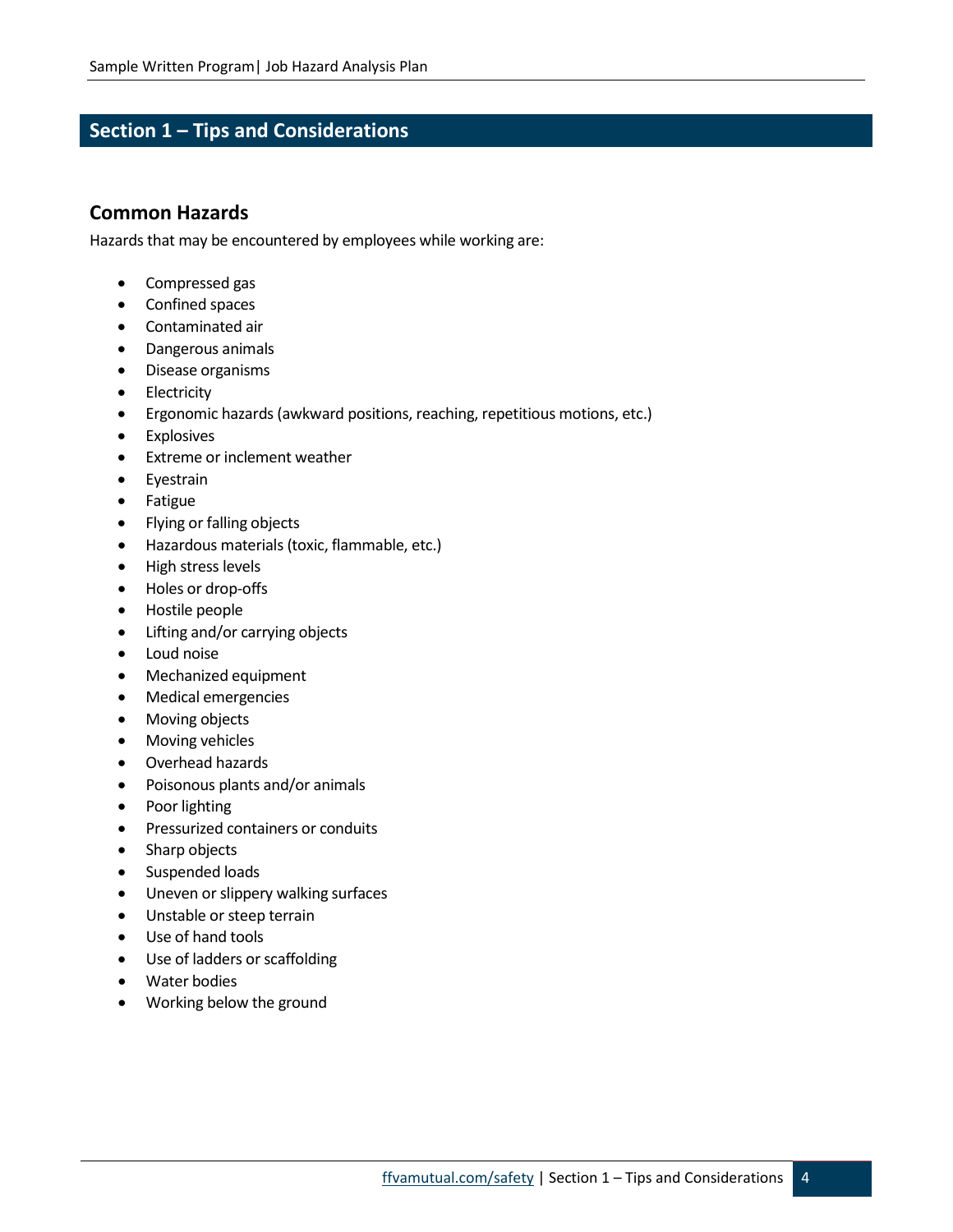# <span id="page-4-0"></span>**Prioritize Projects or Activities**

A JHA can be conducted on many jobs in your workplace. Priority should go to the following types of jobs:

- Jobs complex enough to require written instructions
- Jobs in which one simple human error could lead to a severe accident or injury
- Jobs that are new to your operation or that have undergone changes in processes and procedures
- Jobs with the highest injury or illness rates
- Jobs with the potential to cause severe or disabling injuries or illness, even if there is no history of previous accidents

# <span id="page-4-1"></span>**Ensure the JHA Meets Federal or State Standards**

When conducting your own job safety analysis, be sure to consult the OSHA or corresponding state standards for your industry. Compliance with these standards is mandatory, and by incorporating their requirements in your JHA, you can be sure that your health and safety program meets federal standards.

# <span id="page-4-2"></span>**JHA Assistance**

If your employees are involved in many different or complex processes, you may need professional help conducting your JHAs. Sources of free help include your insurance company and the local fire department. OSHA and corresponding state agencies offer free assistance through their regional and area offices and consultation services; these government services are available to small employers (with fewer than 250 employees at a fixed site and no more than 500 corporate-wide). You can also hire private safety and health consultants to conduct JHAs for you.

# <span id="page-4-3"></span>**Hazard Control Measures**

Information obtained from a JHA is useless unless hazard control measures recommended in the analysis are incorporated into the tasks. Managers should recognize that not all hazard controls are equal. Some are more effective than others at reducing the risk.

The order of precedence and effectiveness of hazard control is as follows:

- 1. Engineering controls
- 2. Administrative controls
- 3. PPE

Engineering controls include the following:

- Elimination/minimization of the hazard—designing the facility, equipment, or process to remove the hazard, or substituting processes, equipment, materials, or other factors to lessen the hazard
- Enclosure of the hazard using enclosed cabs, enclosures for noisy equipment, or other means
- Isolation of the hazard with interlocks, machine guards, blast shields, welding curtains, or other means
- Removal or redirection of the hazard, such as with local and exhaust ventilation

Administrative controls include the following:

- Alarms, signs, and warnings
- Buddy system
- Exposure time limitations (used most commonly to control temperature extremes and ergonomic hazards)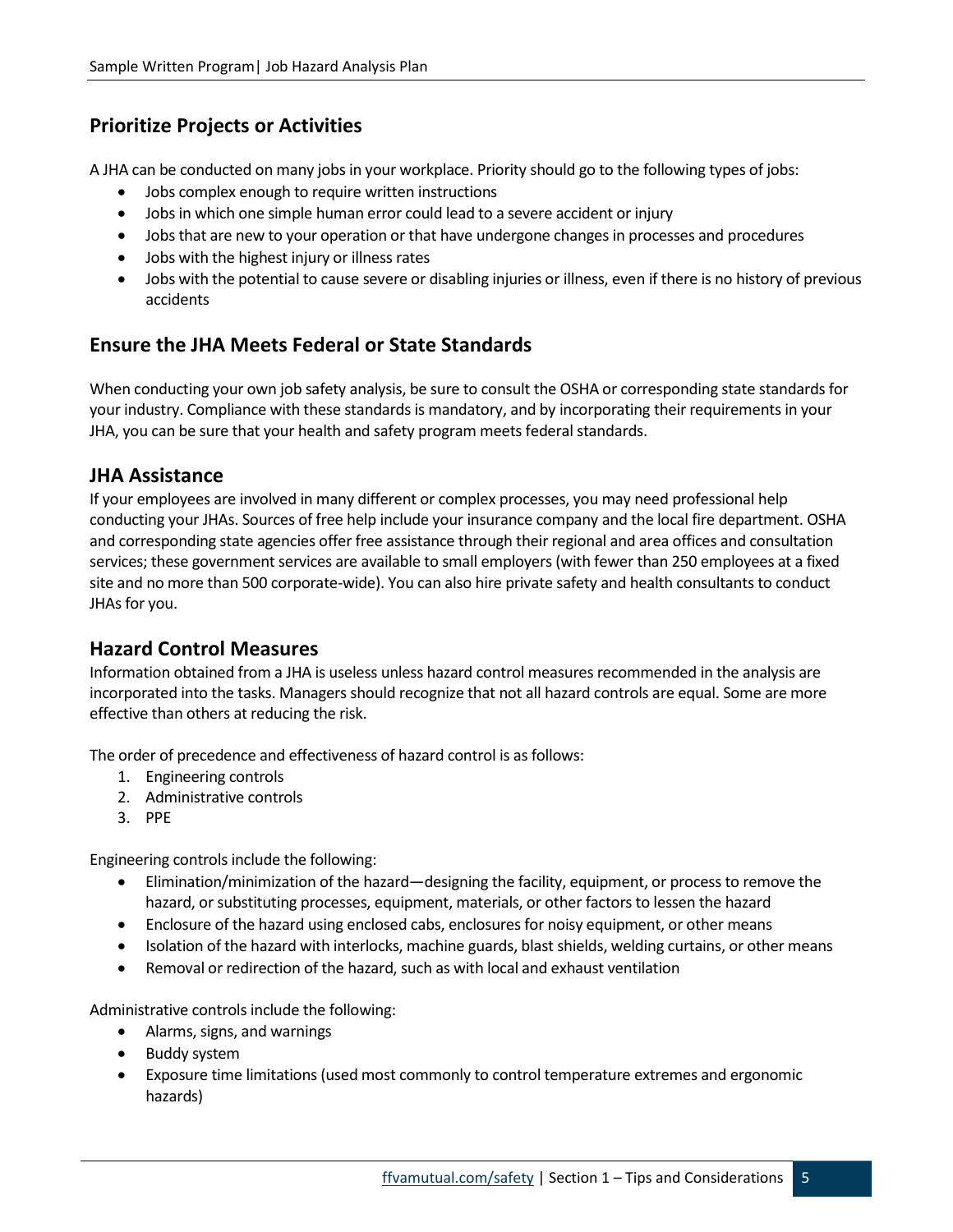- Monitoring the use of highly hazardous materials
- Training
- Written operating procedures, work permits, and safe work practices

PPE—such as respirators, hearing protection, protective clothing, footwear, safety glasses, and hardhats—is acceptable as a control method in the following circumstances:

- During emergencies when engineering controls may not be feasible
- When engineering controls are not feasible or do not totally eliminate the hazard
- When safe work practices do not provide sufficient additional protection
- While engineering controls are being developed

Use of one hazard control method over another higher in the control precedence may be appropriate for providing interim protection until the hazard is abated permanently. In reality, if the hazard cannot be eliminated entirely, the adopted control measures will likely be a combination of all three items instituted simultaneously.

### <span id="page-5-0"></span>**Review and Incorporate State Regulatory Requirements**

This plan is based on federal requirements and/or best practices. Some states have laws and regulations that are stricter than federal requirements and may impact how you customize this plan. Click on the link below to view state requirements on this topic. After reviewing the specific information for your state(s), you can edit the plan accordingly.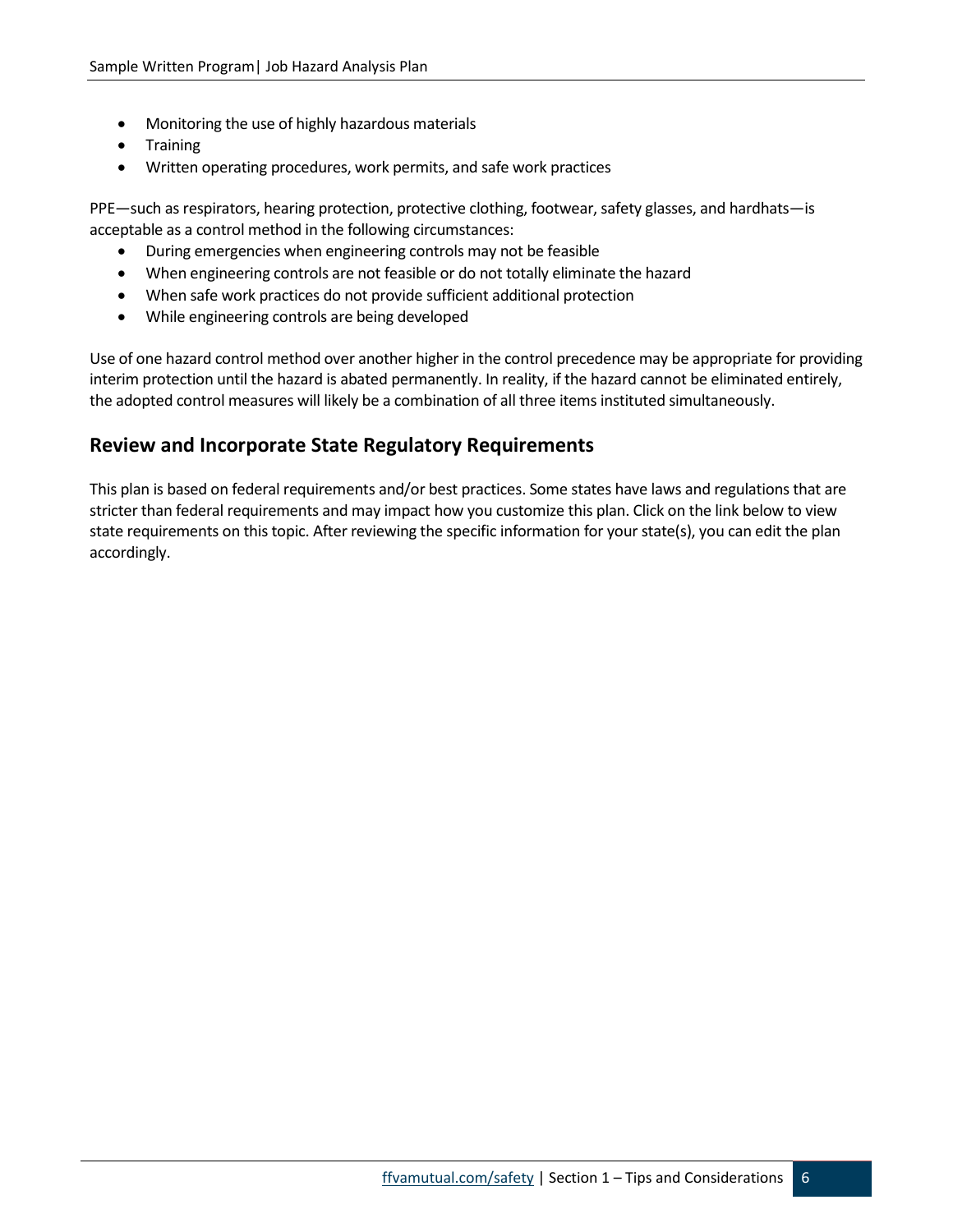# <span id="page-6-0"></span>**Section 2 – Job Hazard Analysis Plan Sample**

### <span id="page-6-1"></span>**Job Hazard Analysis Plan**

Plan last updated: **[date]**

#### **Authority and Scope**

Authority: This Job Hazard Analysis (JHA) Plan is authorized by **[name]**.

#### **[If JHA is focused on personal protective equipment:]**

Regulation: 29 CFR 1910.132(d) **[replace with the state regulation if applicable]** requires that **[name]** assess the workplace to determine if the hazards that require the use of personal protective equipment (PPE), such as head, eye, face, hand, or foot protection, are present or are likely to be present. If hazards or the likelihood of hazards are found, **[name]** will select appropriate PPE and require that affected employees use properly fitted PPE suitable for protection from these hazards. In addition, **[name]** will certify, in writing, that a workplace hazard assessment for PPE has been performed that identifies the workplace evaluated, the person certifying the evaluation, and the dates of the evaluation.

Scope: This JHA applies to all **[company name]** personnel who may encounter health and safety hazards while performing their assigned work duties.

#### **Policy Statement**

**[Name]** is committed to providing for the occupational safety and health of personnel, preventing accidental loss of material resources (e.g., property damage), and avoiding interruptions to essential services resulting from accident and other incidents. An effective occupational safety and health program must include procedures to evaluate job hazards and to eliminate or control the related risks to employees or property. Although identification of possible property damage losses is important, the primary objective of a JHA is to identify the risk of injury associated with systems or equipment, a task or series of tasks, and to recommend solutions to reduce the risk to a standard or acceptable level.

A JHA facilitates the discovery and evaluation of hazards that exist in the workplace and the selection of control measures to reduce or eliminate the hazard. Once the hazards have been identified, an evaluation by technically qualified safety personnel will determine the priority for the establishment of appropriate control measures. Based on the potential severity and risk of injury or property damage, hazards will be promptly eliminated or controlled.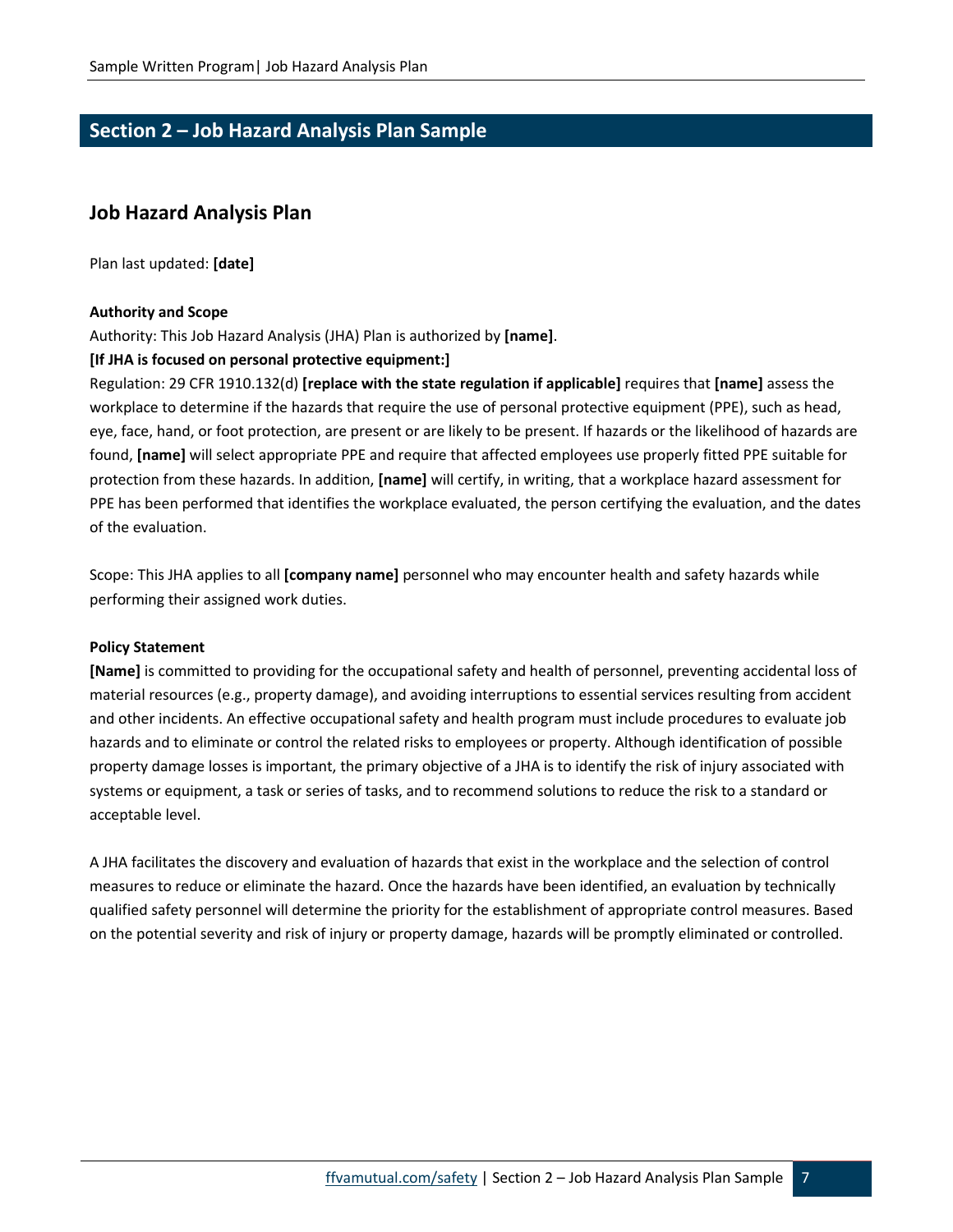#### **Plan Administration**

| <b>Function</b>           | <b>Name/Department</b> | <b>Contact Information</b> |
|---------------------------|------------------------|----------------------------|
| Plan Administrator        | Work phone:<br>[name]  |                            |
|                           |                        | Cell phone:                |
| <b>Job Hazard Analyst</b> |                        | Work phone:                |
|                           |                        | Cell phone:                |
| Supervisor                |                        | Work phone:                |
|                           |                        | Cell phone:                |

**Plan Administrator.** The plan administrator will ensure that JHAs are conducted for all workplace activities, tasks, and projects in a timely manner, and will be responsible for maintaining certifications and other documentation related to JHAs.

**Job Hazard Analyst.** The responsibility for conducting JHAs rests with technically qualified safety personnel. Such personnel may be managers, supervisors, or consultants/contractors.

**Supervisor.** Supervisors and other applicable personnel will participate in JHAs.

Completed JHAs will be reviewed by **[name(s) and/or job title(s)]**.

#### *Plan Review and Update*

JHAs will be reviewed **[frequency]** and updated as needed to reflect changes in the work and/or worksite conditions, and when injury or illness incidents warrant a review. All employees affected by any changes in engineering controls or work procedures after a JHA review will be trained in the new job methods, procedures, or protective measures adopted.

#### **Definitions**

*Activity*—a named process, procedure, function, or task, or grouping of tasks, that occur(s) over time and has recognizable results.

*Hazard*—potential for harm to people or property.

*Job hazard analysis (JHA)*—a technique that focuses on the relationship between the worker, the worker's activities or job task(s), the tools, and the work environment to identify hazards before accidents, injuries, or illnesses occur.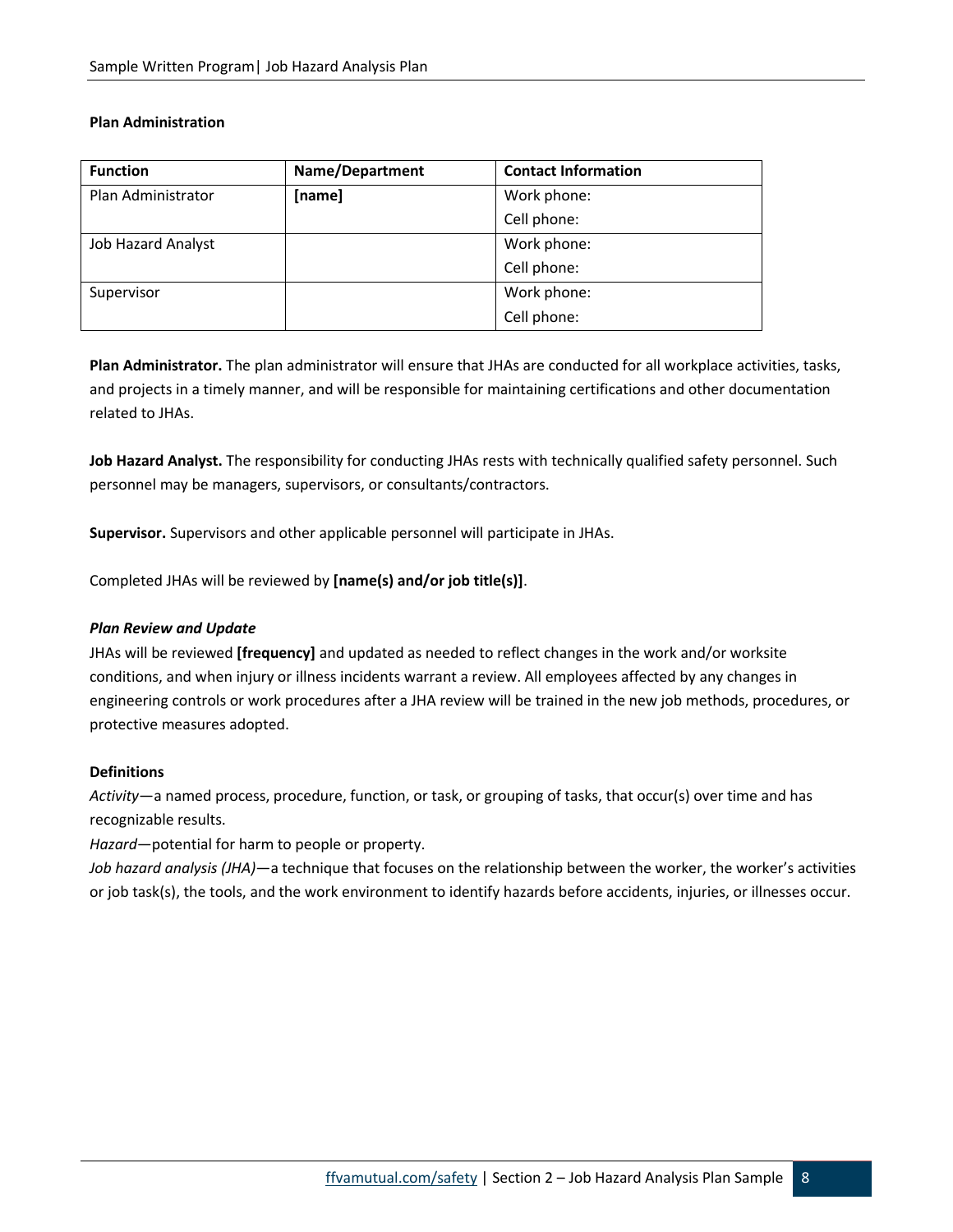### <span id="page-8-0"></span>**JHA Plan Overview**

#### *Activities Subject to JHA*

A JHA will be conducted for each work project and activity. Part of the purpose of the JHA process is to determine whether hazards exist, through careful and regular examination of the location(s) and procedures involved in the project. The assumption that some work does not have potential for hazards to exist has led to unnecessary and costly injuries, such as cumulative trauma disorders, back injuries, and electrical shock. If there is a project or activity that truly has no potential for employees to be exposed to hazards, the JHA would demonstrate that.

#### *Activity Selection*

Personnel authorized by **[name]** to perform JHAs (i.e., JHA Analysts) will select the job(s), tasks, operations, or processes to be analyzed by reviewing:

- Injury and illness data
- Near-miss reports
- New or modified work tasks, activities, or projects
- Employee safety process comments, surveys, and reports
- Regulatory requirements

Initial JHAs will be scheduled by priority starting with those that have the highest injury and illness rates as recorded in OSHA Form 300, Injury and Illness Log. Where accident or near-miss data are lacking, a review of the nature of the job and the equipment and/or materials being used will be conducted to help determine which jobs will receive a JHA. Employee participation in the JHA selection and implementation process will be encouraged and solicited. The analysis of methods to control hazards will incorporate regulatory requirements for each type of activity.

Employees' input in the JHA process will be collected and reviewed. See Attachment **[number]**, *Hazard Assessment Process—Employee Survey*.

All job hazard Analysts will consider the potential for all types of physical, chemical, and atmospheric exposures, and the likelihood of accidents in their operations when determining the priorities.

#### *JHA Uses*

The primary use of a JHA is to identify and resolve safety issues before beginning a work activity or project. JHAs will also support other functions related to workplace safety and health, including:

- Cost projections
- Employee orientation
- Training needs determination
- Performance evaluation
- Accident investigation

#### *JHA Process*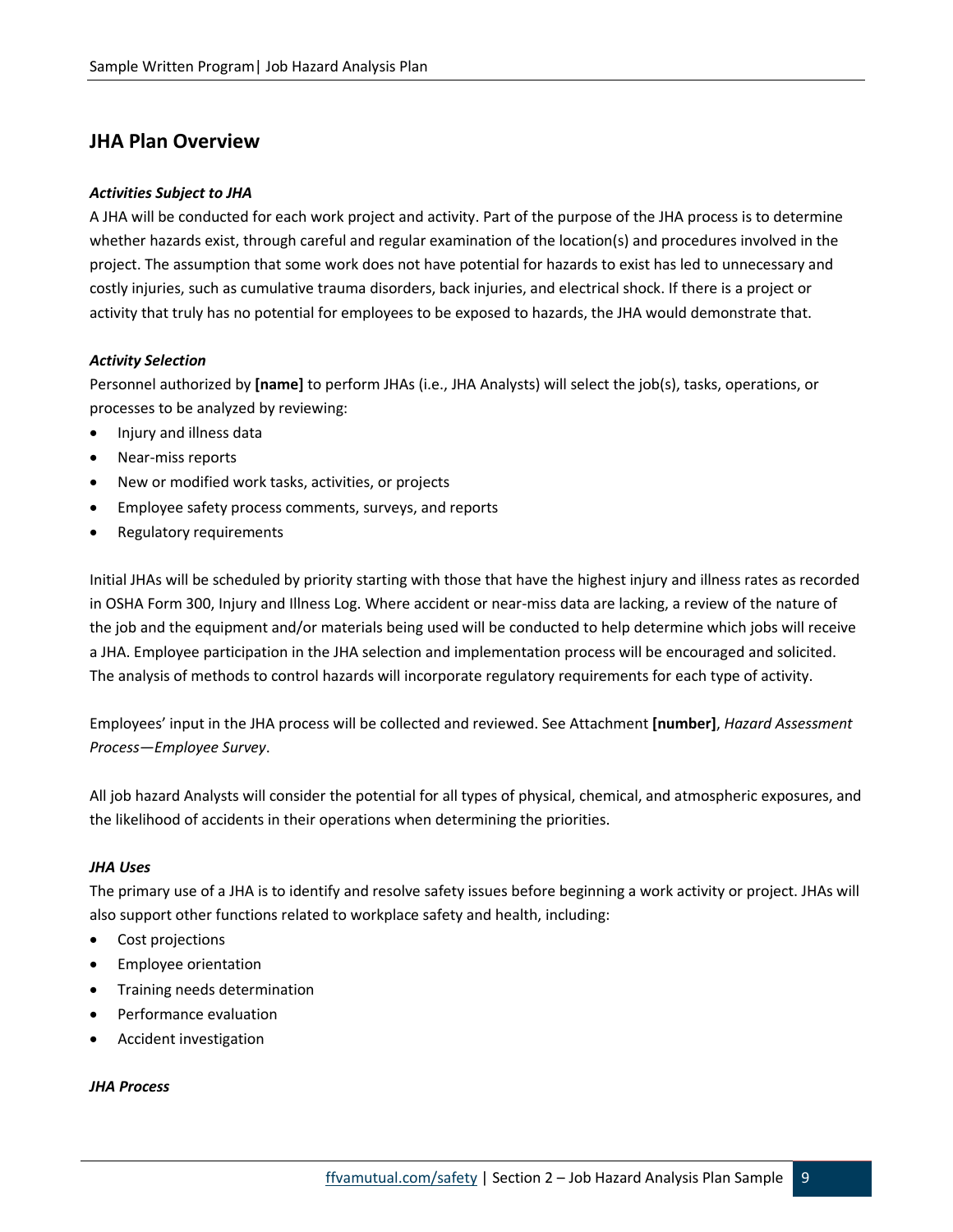A JHA is conducted in two basic steps:

- 1. Identify each potential hazard that might exist because of the characteristics of the worksite, the procedures, and/or tasks that are involved in that project.
- 2. Determine what action(s) must be taken to prevent exposure of employees to each hazard.

During each of these steps, the person(s) conducting the analysis will gather information from such resources as:

- Personal experience
- Jobsite observations
- Input from employees who will be working in the area or on the project affected by the JHA
- People who have done similar work on other projects
- Occupational safety and health specialists
- Safety data sheets (SDSs)
- Equipment manuals
- Equipment manufacturers' technical representatives
- Health and safety handbooks
- Existing health and safety plans and handbooks

**NOTE:** See Attachment **[number]**, OSHA Publication 3071, *Job Hazard Analysis*, for useful examples of the level of detail needed in a JHA. The publication also contains descriptions of common workplace hazards.

### <span id="page-9-0"></span>**JHA Procedures**

Following are the specific JHA procedures, listed in the order that they will be performed. See Attachment **[number]**, *Example Job Hazard Analysis Form*, for guidance in conducting a simple JHA.

- 1. **List specific activities.** Make a list of specific activities that will be performed by employees at a particular location (work area or jobsite), for the use of machines and equipment, or for a specific process or project. Where projects are very broad and involve diverse activities, conduct a JHA for each activity.
	- a. When a project or activity involves the same tasks and the same conditions over a wide range of work areas, a single job hazard analysis will suffice. For a simple activity, use Attachment **[number]**, *Job Hazard Analysis Worksheet (simple)*.
	- b. For an activity with complicated tasks that require multiple steps, use Attachment **[number]**, *Job Hazard Analysis Worksheet (detailed)*.
	- c. When an activity involves unique site characteristics or unusual equipment at a particular site, conduct a JHA that focuses on the site. For evaluating tasks with multiple potential hazards (physical, chemical, biological) at a specific site, use Attachment **[number]**, *Site-Specific Job Hazard Analysis* worksheet.
	- d. For activities that involve specific chemicals, use Attachment **[number]**, *Chemical Job Hazard Analysis Worksheet.*
	- e. For activities that involve respirators, use Attachment **[number]**, *Respiratory Hazard Assessment Certificate*.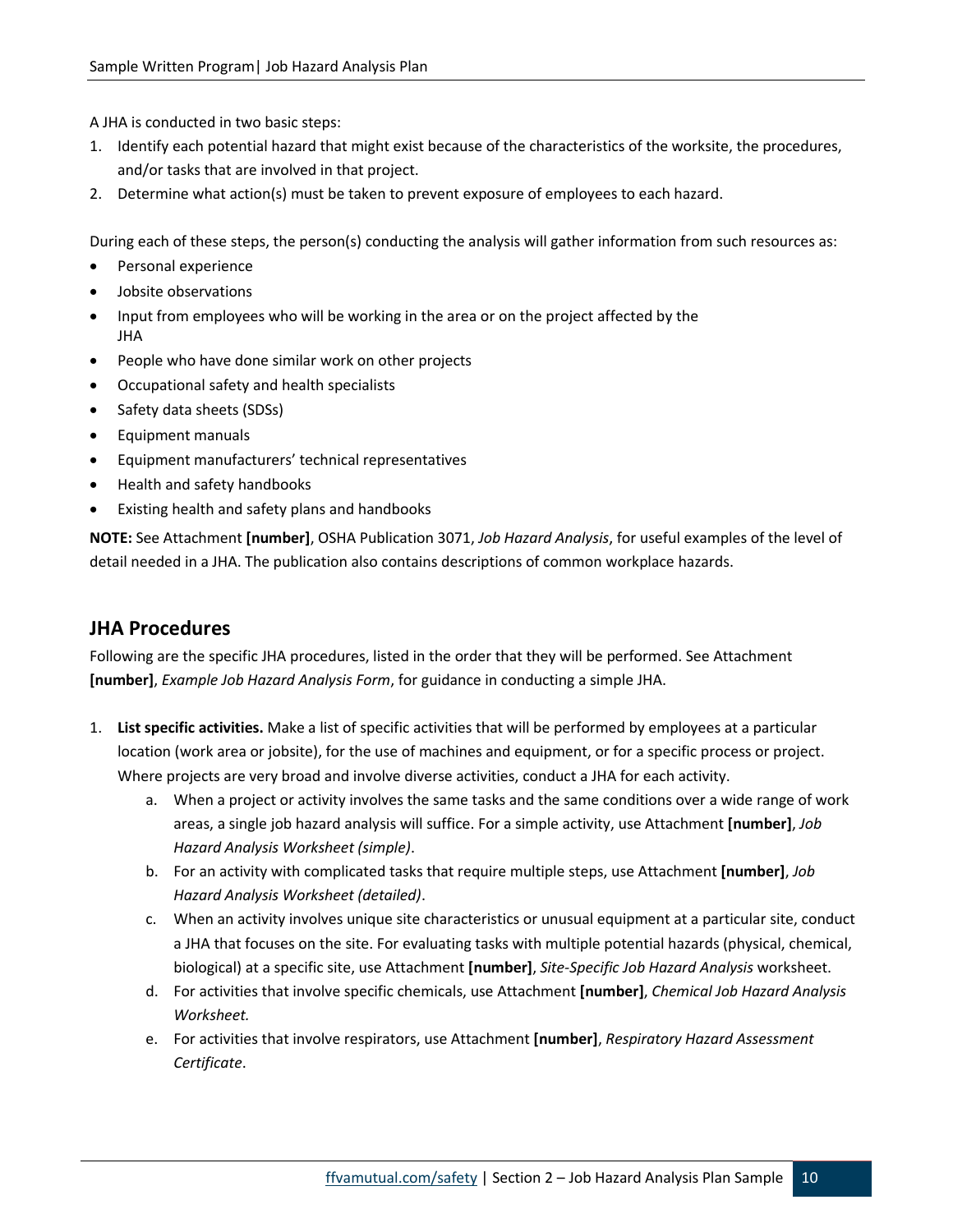f. For activities that may require other PPE, use Attachment **[number]**, *Personal Protective Equipment Hazard Assessment Certificate.*

**NOTE:** The worksheets or certificates may be modified to the needs of the organization, provided the minimum information shown on the form is retained. Review the worksheet or certificate to ensure it is thorough, accurate, and that the task or activity is broken down into a sufficient number of steps.

- 2. **List each potential hazard.** Examine the hazards or potential hazards associated with each task or activity. Continue to use the worksheet or certificate used to list the specific tasks.
	- a. Examine the location where the activities are or will be performed to determine if there are any apparent hazards, such as poor lighting, live electrical contacts, improperly stored materials or waste, adjacent operations that may affect the safe operation of the job under review, etc.
	- b. Interview appropriate personnel who are familiar with the job and/or equipment. The intent of the interviews is to determine the orderly sequence of job tasks and any perceived hazards.
	- c. Observe, where possible, employees performing the actual job tasks. Thoroughly document the findings on the JHA worksheet. Refer to OSHA Publication 3071 for examples.
	- d. Review available literature associated with the particular activity for additional hazards, including MSDSs, equipment manuals, safety checklists, and existing health and safety plans and manuals.
- 3. **List corrective controls.** Once the hazards are identified, select the corrective controls that will be implemented to ensure employee safety and health, and list them on the appropriate worksheet or certificate. Corrective controls will be considered in the following order of precedence:
	- a. Elimination—removing the hazard or hazardous work practice from the workplace. This is the most effective control measure.
	- b. Substitution—substituting or replacing a hazard or hazardous work practice with a less hazardous one. For example, substitution of a less hazardous or toxic solvent for a highly flammable or carcinogenic solvent.
	- c. Engineering control—if the hazard cannot be eliminated or substituted, an engineering control is the next preferred measure. This may include modifications to tools or equipment, such as providing guards to machinery or equipment, or providing local exhaust or general ventilation to control emissions of toxic or hazardous gases, vapors, or particulates.
	- d. Isolation—isolating or separating the hazard or hazardous work practice from people not involved in the work or the general work areas. This can be done by marking off hazardous areas or by installing screens or barriers.
	- e. Administrative control—introducing work practices that reduce the exposure to workers. Some examples include limiting the amount of time a person is exposed to a particular hazard, demarcating exclusion areas and establishing physical access controls to prevent workers from entering hazardous areas, and ensuring proper training of employees.
	- f. Personal protective equipment—consider the use of PPE when other control measures are not feasible or as an interim control until one of the other described controls can be implemented.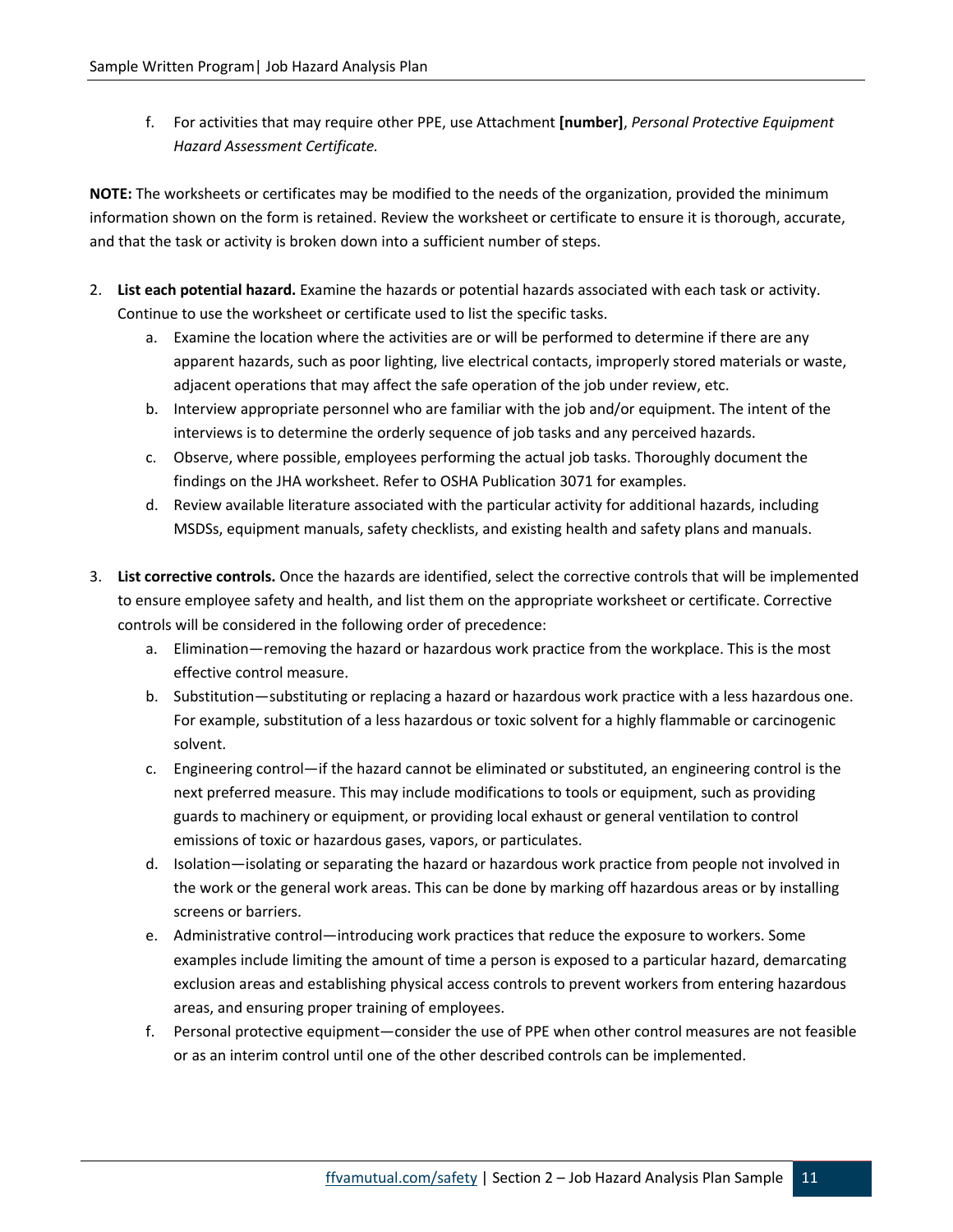- 4. **Certify the JHA.** Ensure that the JHA is reviewed and signed by an authorized job hazard analyst and shared with and signed by all of the employees who will be doing the work.
- 5. **Review and modify JHA as necessary.** Repeat the JHA process, as necessary, by evaluating new equipment or work processes, reviewing accident records, and periodically reevaluating the suitability of previously selected PPE and/or engineering controls.

### <span id="page-11-0"></span>**Implementation of Corrective Actions**

Once the JHA has been conducted for each project or activity, corrective actions recommended in the JHA that are approved by management will be implemented. Supervisors will inform employees of the hazards and corrective actions, and conduct employee training before the commencement of related tasks.

### <span id="page-11-1"></span>**JHA Training**

Before any designated job hazard analyst, manager, supervisor, or other employee conducts or participates in a JHA, he or she will receive training in the JHA process. JHAs will be conducted by technically qualified safety personnel who have the experience and training to identify hazards in the workplace.

### <span id="page-11-2"></span>**Documentation and Recordkeeping**

All JHAs will be documented on the *Job Hazard Analysis Worksheet* or related assessment forms. See Attachment **[number]** for a copy of the worksheet.

JHA worksheets and certificates will be maintained by **[name]** at **[location]** for **[duration]**.

### <span id="page-11-3"></span>**Contractors**

.

A JHA conducted for **[name]** employees does not necessarily address the work of a contractor or the contractor's employees; however, the JHA for a project or activity that involves **[company name]** employees working in an area affected by contract activities will address any hazards that such activities present for the **[company name]** employees.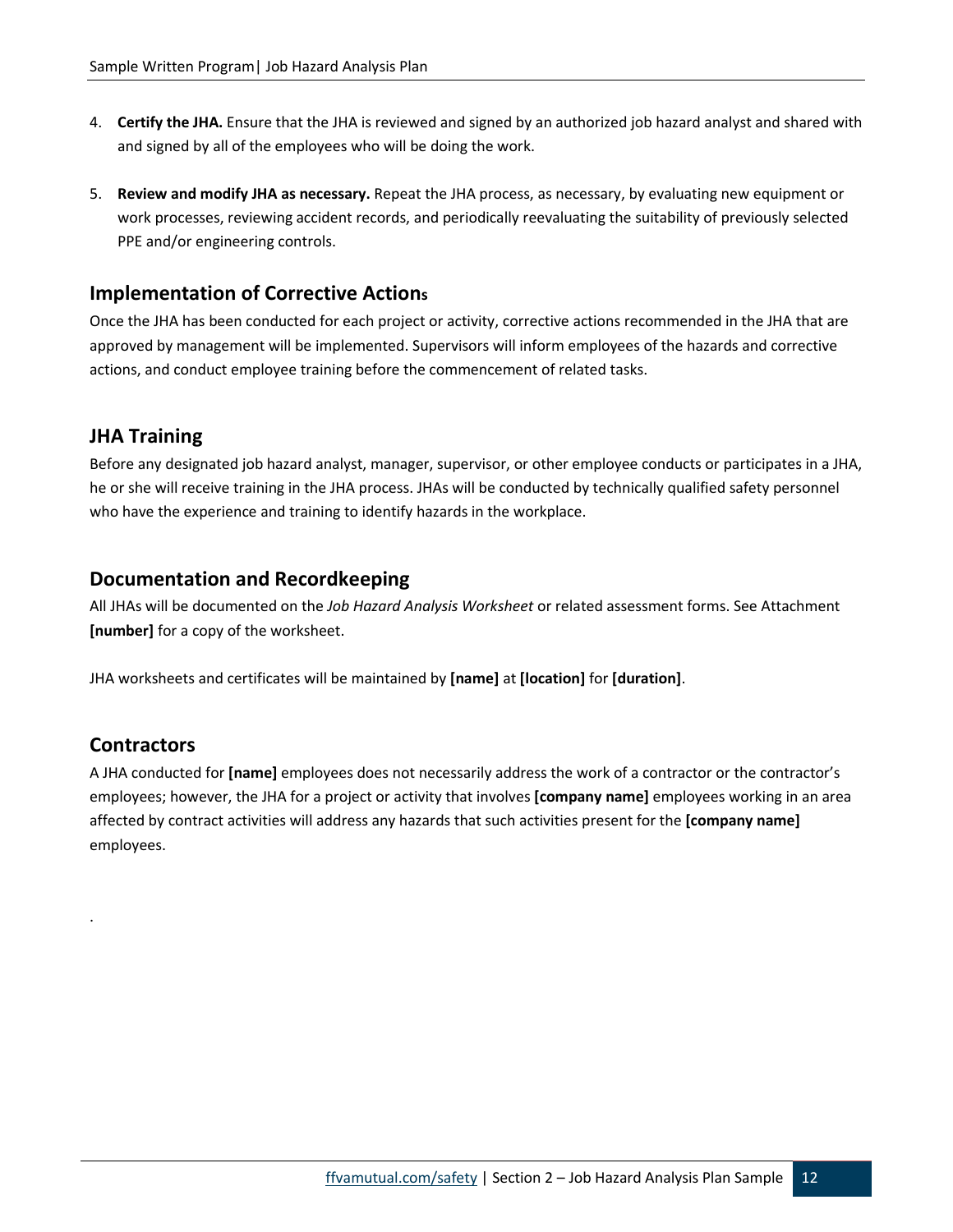# <span id="page-12-0"></span>**Section 3 – Guarding vs. Safeguarding**

For the purposes of this program, guarding is defined as the use of a device that prevents physical access to the exposure area of the machine, as described in Section 4. Examples include expanded mesh, adjustable tubular barriers, Plexiglas or other barriers.

For the purposes of this program, safeguarding is defined as the use of an electronic or other device that does not prevent physical access to the exposure area, but when properly used by the operator will keep the operator from accessing the exposure area of the machine as described in Section IV. Examples include two-hand controls, electronic presence sensors, pull-back devices and restraint devices.

Where guarding can be implemented, this is the preferred method to use over safeguarding.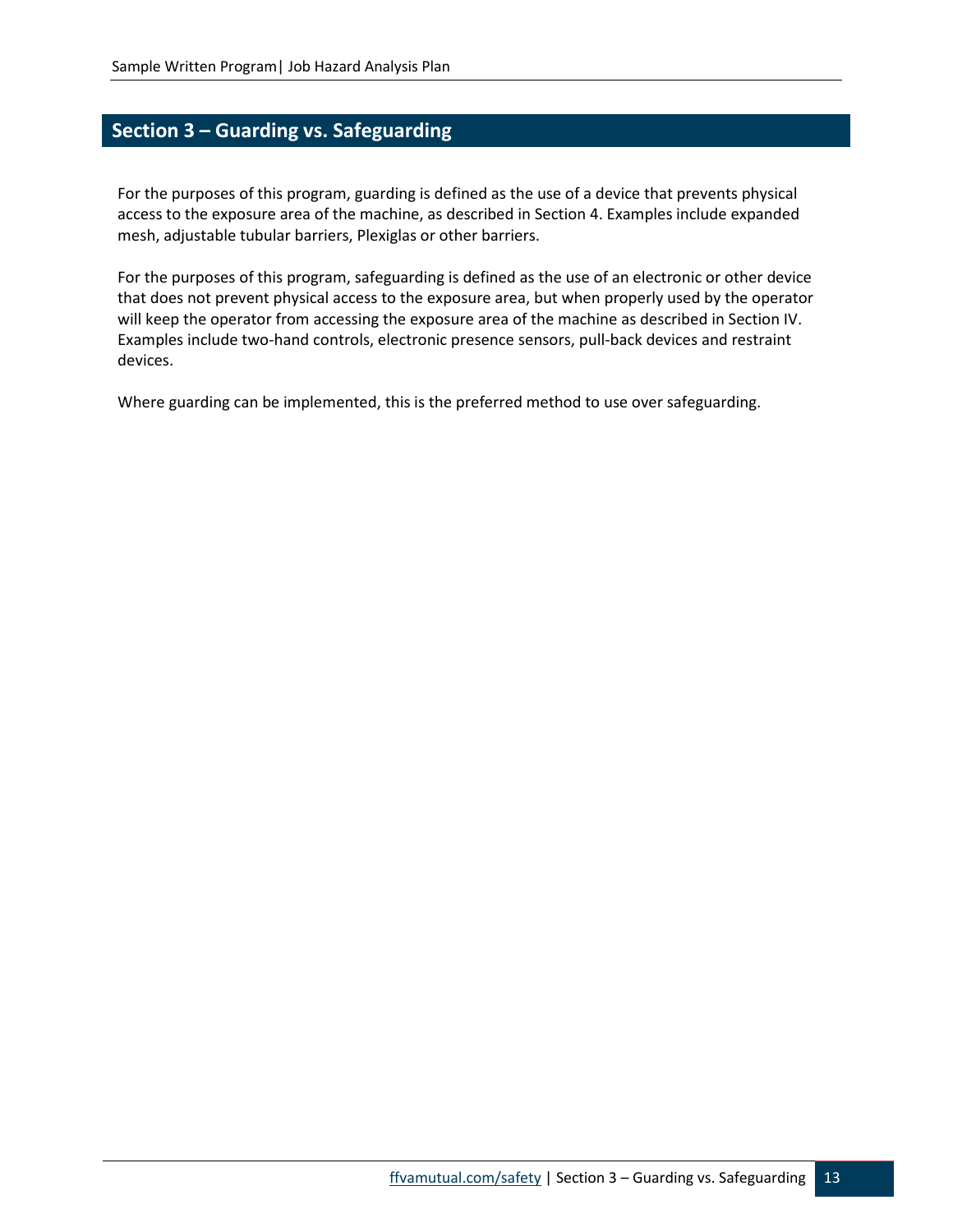# <span id="page-13-0"></span>**Section 4 – Program**

This program focuses on general requirements. Where needed, machine-specific requirements will be developed and implemented.

Machinery used in this facility will be safe guarded so employees are not exposed to:

- Flying Chips
- In-Running Nip Points
- Points of Operation
- Rotating Parts
- **Sparks**

Guards and Safe Guards will be secured to the machinery wherever possible. Where the safe guard cannot be secured to the machine, or where having the safe guard not secured to the machine enhances operator performance, the safe guard will be secured elsewhere as long as Employee safety is not compromised.

Guards and Safe Guards that must be removed for maintenance or machine setup will be attached to an interlocking device that will prevent the machine from operating when the safe guard is removed.

Machinery that requires a bypass of the interlocking device in order to facilitate service setup will be identified in **Appendix A** of this program. Only qualified employees who have been trained on properly and safely performing the service and setup operations will be permitted to perform this function.

Interlocking devices will be tested periodically, the frequency of which depends on the application of the interlocking device. Where the interlocking device is attached to an opening gate or other device that allows employees access to the machine as part of the routine tasks, the interlock will be tested at the beginning of each shift.

Where the interlocking device is attached to a fixed Guard not intended to be removed except for service and maintenance, the interlocking device will be tested whenever the fixed Guard is removed for service or maintenance, and will be tested only by the employee qualified to perform the service or maintenance.

Hands-in-die feeding is the least preferred method for machine operating. Where employees must place parts into the machines using their hands, they will use a hand-held tool to place the part. These tools can include magnetic tools, suction tools or tongs. We will as much as possible, eliminate hands-in-die feeding.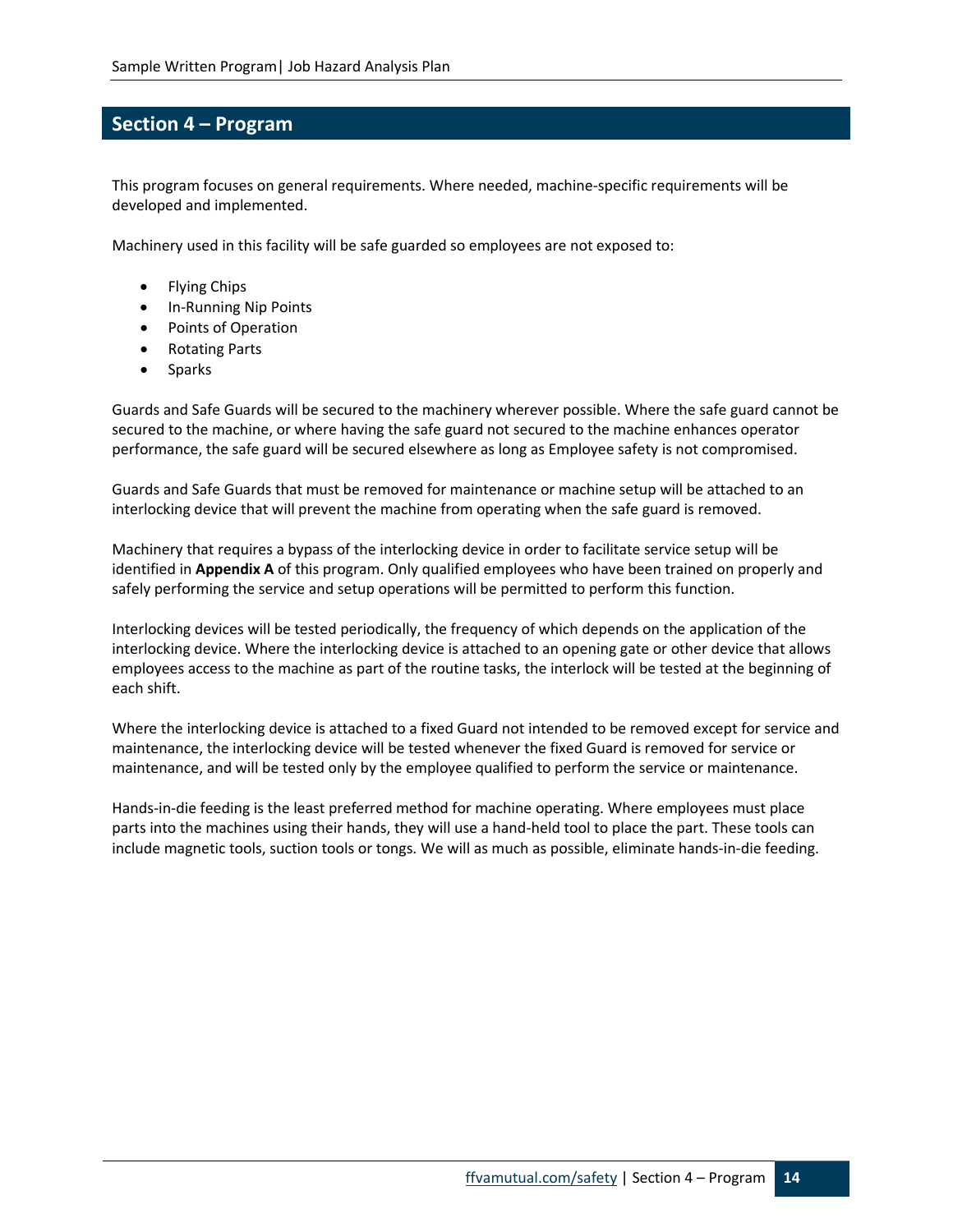# <span id="page-14-0"></span>**Section 5 – Guarding**

**G**uarding is the preferred method to protect employees from the hazards outlined in Section IV. Guarding is not electronic and when properly installed is not subject to periodic testing to ensure it is functioning properly.

Where used, Guarding will be installed to prevent access to the exposure area of the machine. It must be installed so employees cannot reach over, under, through or around the Guard at any time during operation of the machine.

Except for Plexiglas and other clear guarding devices, Guarding will be painted a bright color to alert the operator of the presence of the guard. Where employees must look through Guarding into the point of operation, it will be painted a flat black to eliminate the contrast the can cause eye strain. The frame around this flat black area will remain brightly colored.

Guarding is required to be attached to the machine via an interlocking device as described in Section 4.

### <span id="page-14-1"></span>**Section 6 – Safeguarding**

Safeguarding does not keep the employees hands out of the machine, but when properly installed and adjusted, prevents their hands from being in the machine during the functioning of the machine. Safeguarding is used only where Guarding cannot be used or where Guarding prohibits production on the machine.

Safe Guards will be properly installed in accordance with manufacturer's instructions. Installation of Safe Guards must prohibit accidental operation of the machine if the Safe Guard has been tripped or activated, and must have a reset function before the machine can operate.

Safe Guards will be properly setup and adjusted. Except as indicated in this section for restraint and pullback devices, Safe Guards will be tested at the beginning of each shift for proper function.

If at any time the Employee becomes aware of an issue with the Safeguard that prohibits safe operation of the machine, he will report the issue to his Supervisor.

Restraint devices, when properly adjusted, restrict employees' ability to access the exposure area. Where restraint devices are used, they will be inspected before each shift, and any defective parts repaired or replaced.

Where restraint devices are used, they will be adjusted by the machine operator before the beginning of the shift and/or before initial machine operation. The proper adjustment of the restraint device will be checked during the employee's shift whenever the employee leaves the machine for any reason and before operating the machine. The proper adjustment will be documented by the employee on the log located on the machine. (See Appendix B)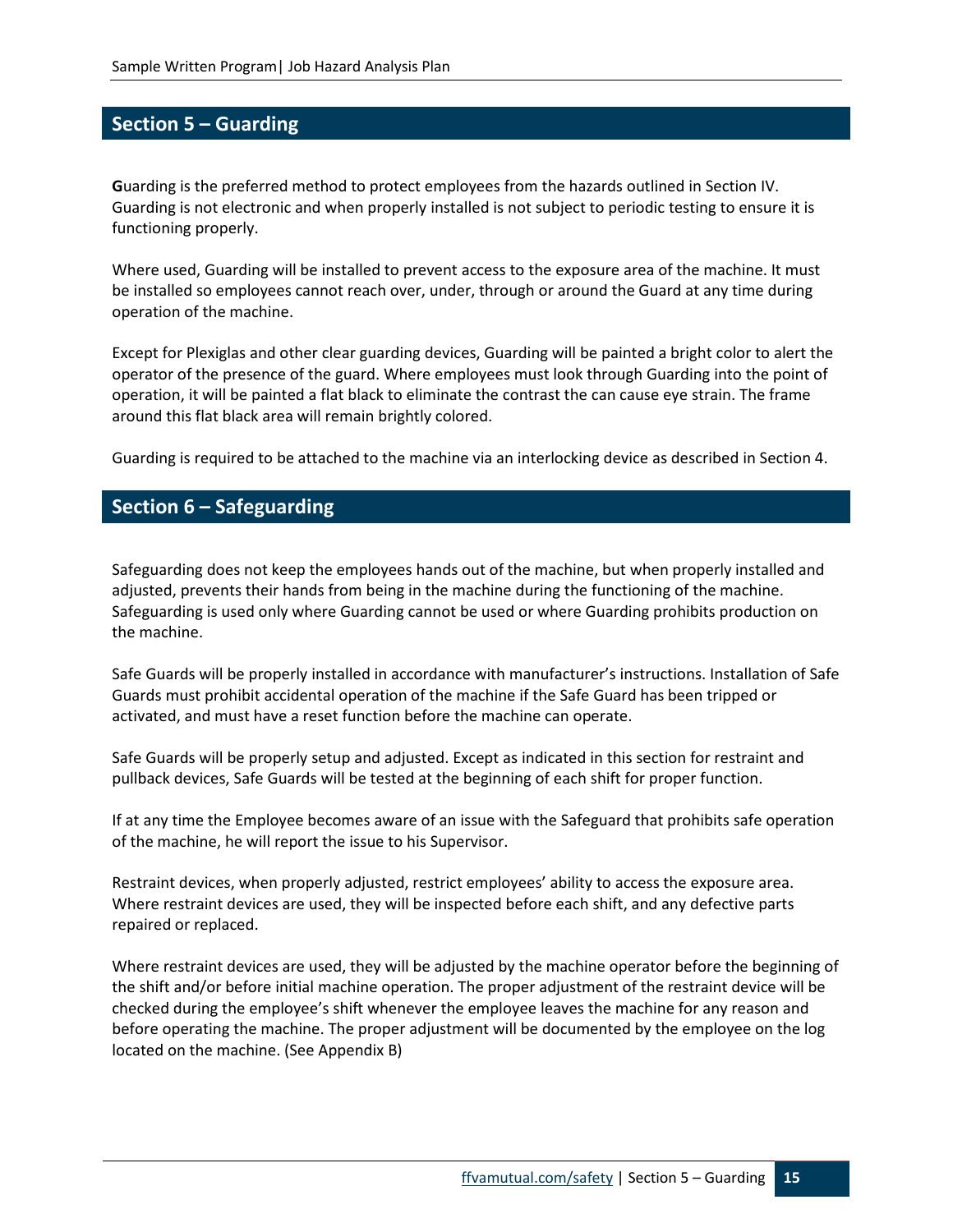Pullback devices, when properly adjusted, do not restrict employees' ability to access the exposure area. They instead pull the employees' hands from the exposure area during the cycling of the machine.

Where pullback devices are used, they will be inspected before each shift, and any defective parts repaired or replaced.

Where pullback devices are used, they will be adjusted by the machine operator before the beginning of the shift and/or before initial machine operation. The proper adjustment of the pullback device will be checked during the employee's shift whenever the employee leaves the machine for any reason. The proper adjustment of the pullback device will be checked upon return to the machine and before operating the machine. The proper adjustment will be documented by the employee on the log located on the machine. **(Appendix B)**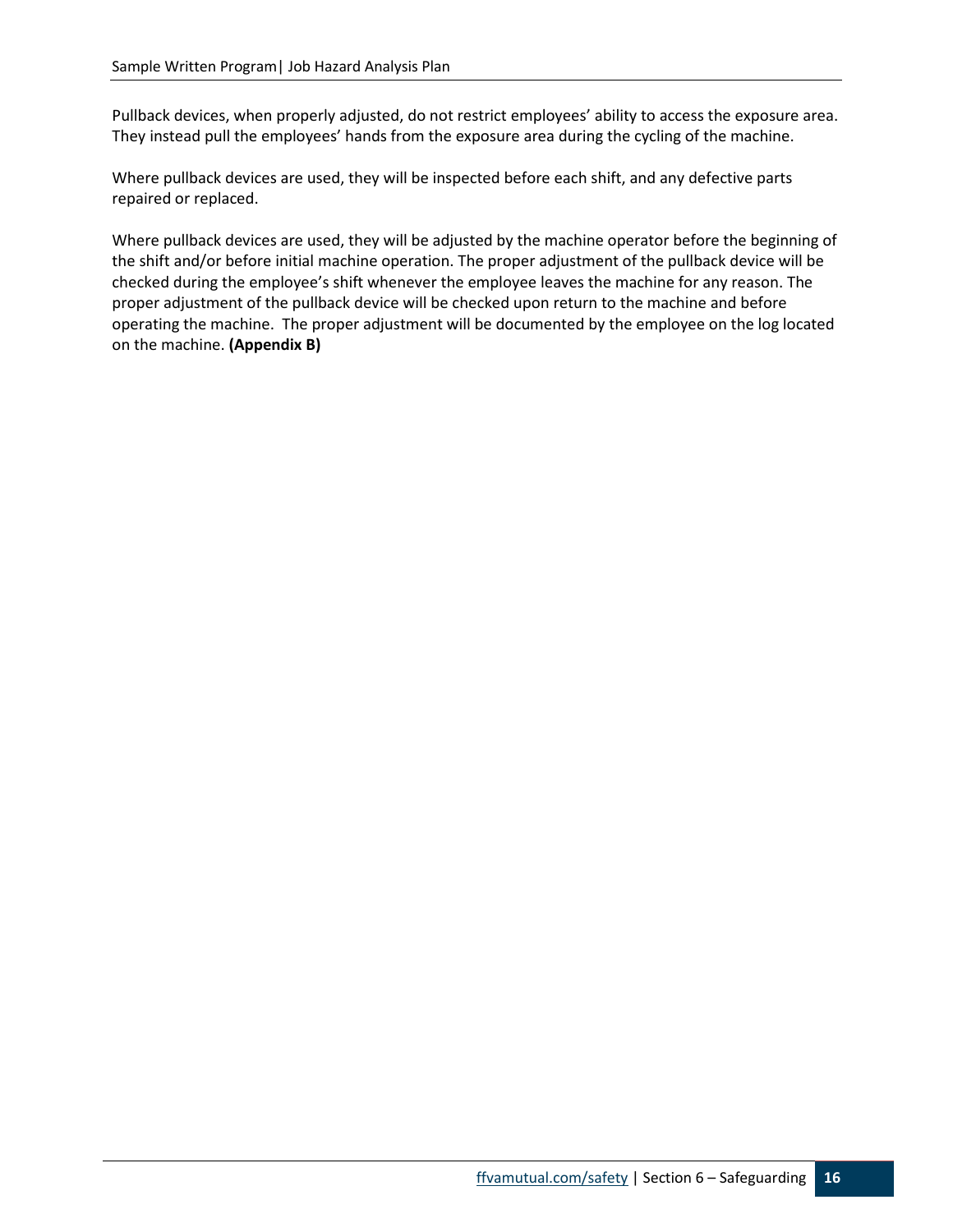# <span id="page-16-0"></span>**Section 7 – Revolving Drums, Barrels or Containers**

Where possible, revolving drums, barrels or other revolving containers will be Guarded using fixed guarding.

Where the Employee must access the revolving container, a gate equipped with an interlocking device to prevent activation of the machine while accessing the container will be used.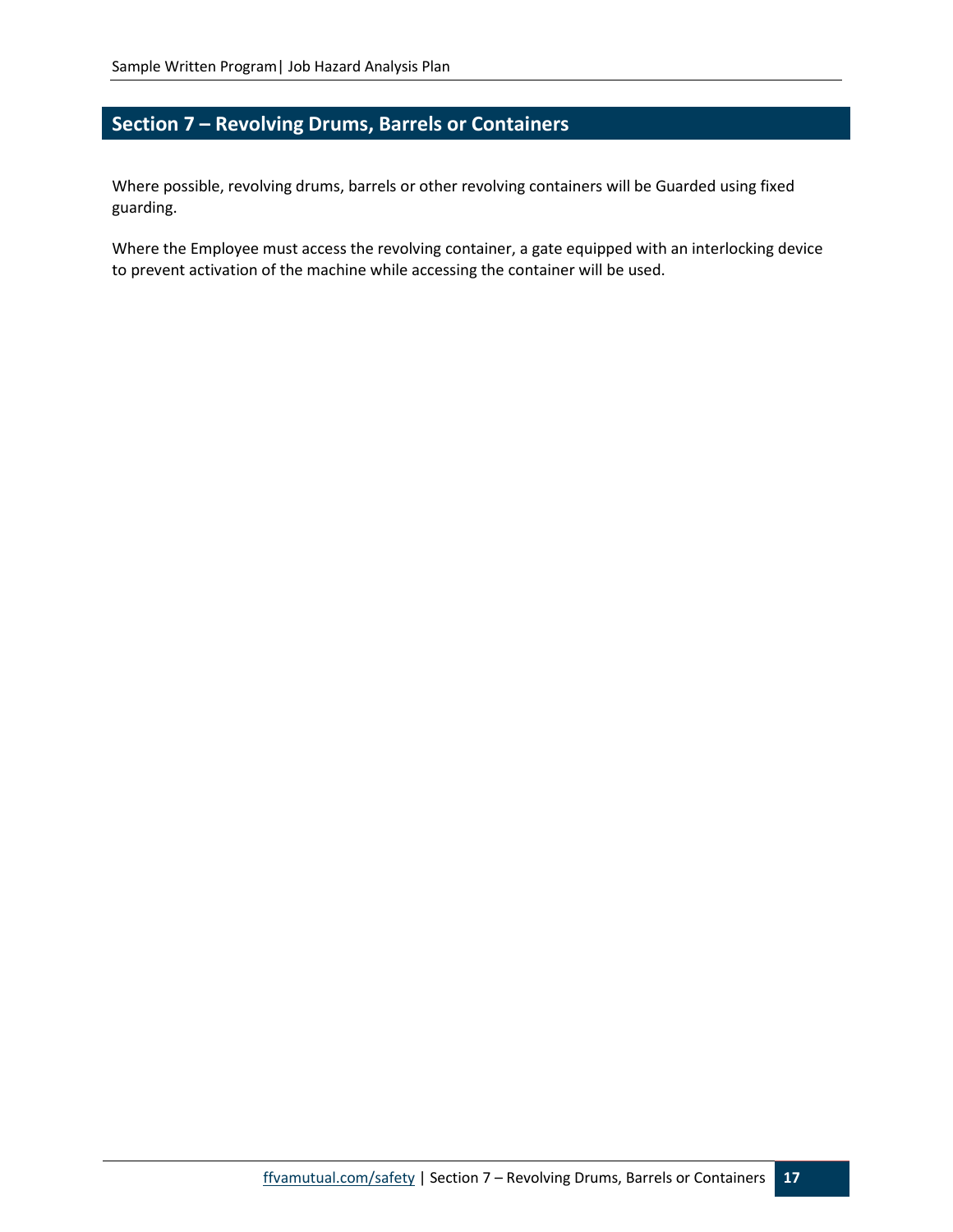# <span id="page-17-0"></span>**Section 8 – Fans, Flywheels and other Rotating Components**

Where exposure to fan blades, flywheels and other rotating or moving components located with seven (7) feet of a walking surface exist, Guards will be installed to prevent accidental contact.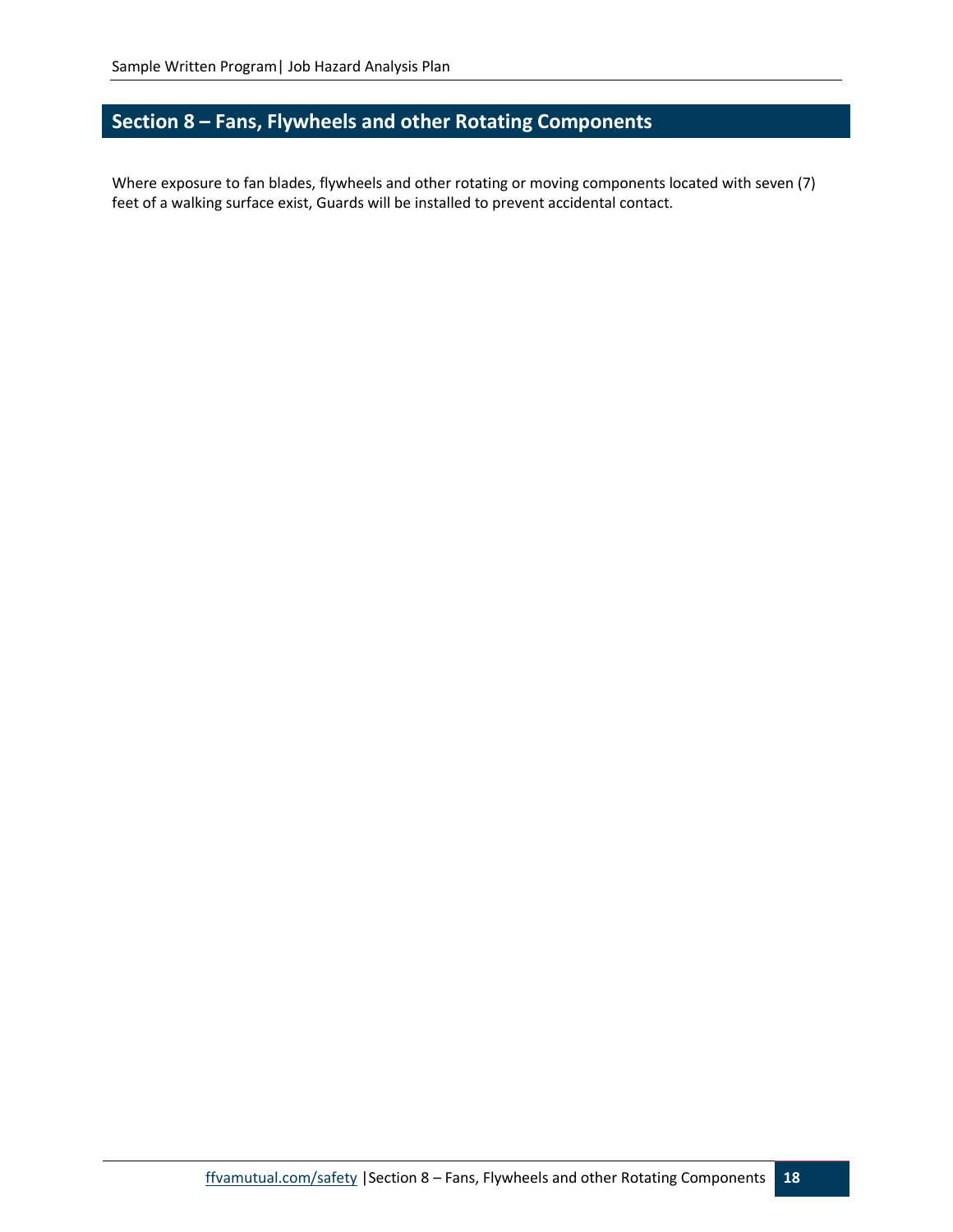# <span id="page-18-0"></span>**Forms**

**Appendix A**

**Appendix B**

**Appendix C**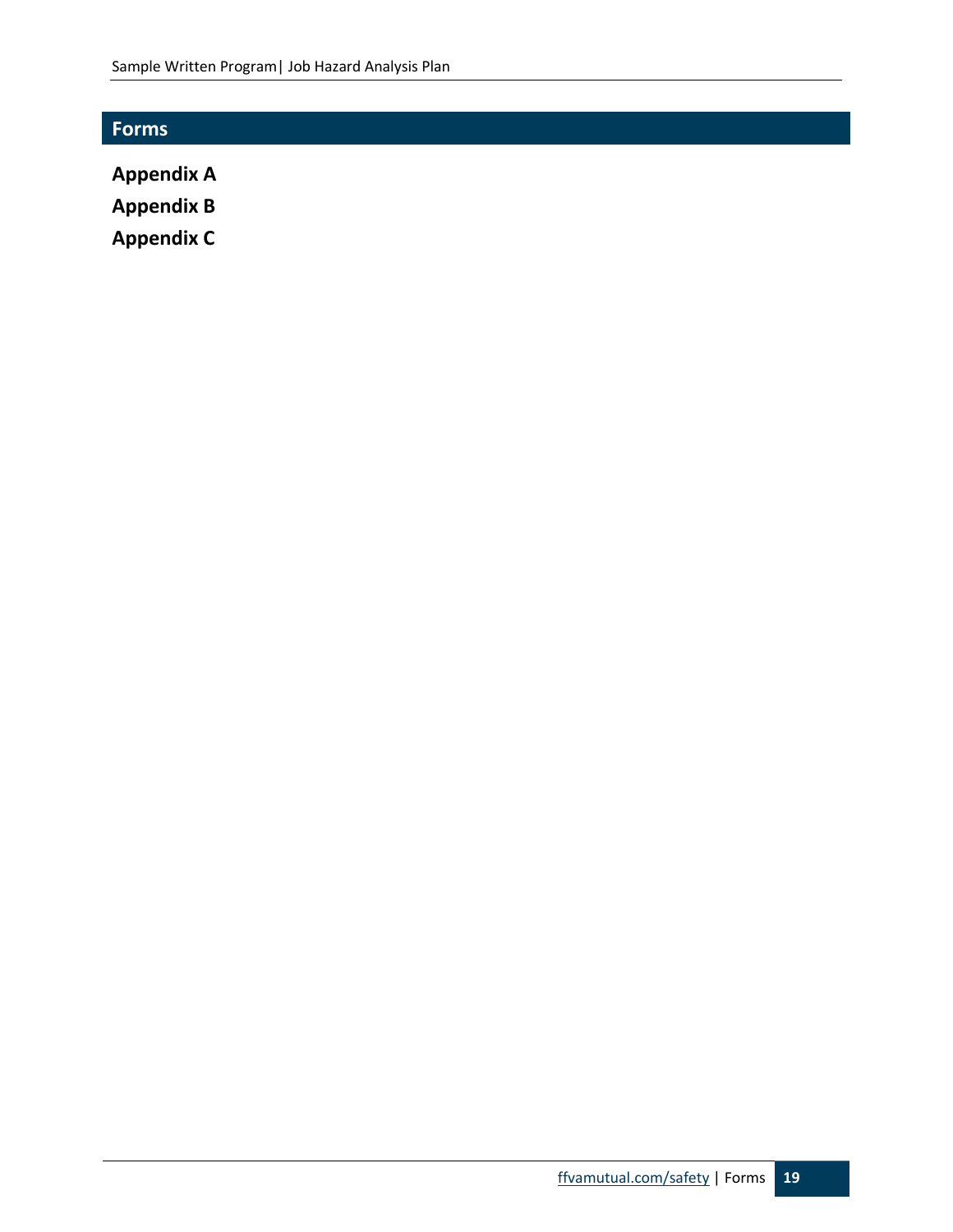# <span id="page-19-0"></span>**Appendix A**

List of Machinery that Requires Safe Guard Interlock Bypass for Service and Setup

| <b>DEPARTMENT</b> | <b>MACHINE</b> | <b>COMMENTS</b> |
|-------------------|----------------|-----------------|
|                   |                |                 |
|                   |                |                 |
|                   |                |                 |
|                   |                |                 |
|                   |                |                 |
|                   |                |                 |
|                   |                |                 |
|                   |                |                 |
|                   |                |                 |
|                   |                |                 |
|                   |                |                 |
|                   |                |                 |
|                   |                |                 |
|                   |                |                 |
|                   |                |                 |
|                   |                |                 |
|                   |                |                 |
|                   |                |                 |
|                   |                |                 |
|                   |                |                 |
|                   |                |                 |
|                   |                |                 |
|                   |                |                 |
|                   |                |                 |
|                   |                |                 |
|                   |                |                 |
|                   |                |                 |
|                   |                |                 |
|                   |                |                 |
|                   |                |                 |
|                   |                |                 |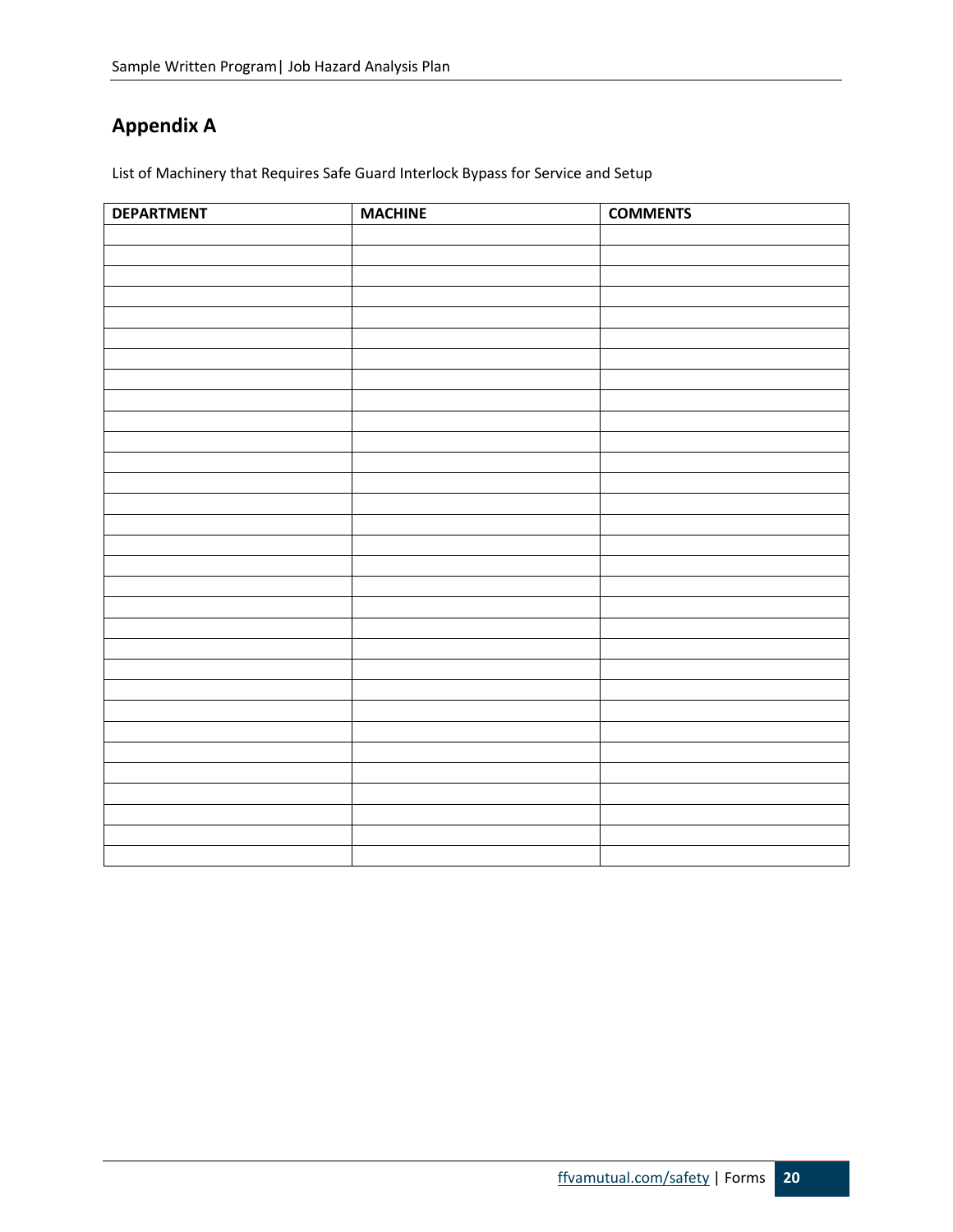# <span id="page-20-0"></span>**Appendix B**

Restraint / Pullback Device Daily Adjustment Log

**LOG DATE:** 

| <b>EMPLOYEE</b> | <b>DEPT</b> | <b>MACHINE</b> | <b>TIME ADJUSTMENT</b><br><b>CHECKED</b> | <b>COMMENTS</b> |
|-----------------|-------------|----------------|------------------------------------------|-----------------|
|                 |             |                |                                          |                 |
|                 |             |                |                                          |                 |
|                 |             |                |                                          |                 |
|                 |             |                |                                          |                 |
|                 |             |                |                                          |                 |
|                 |             |                |                                          |                 |
|                 |             |                |                                          |                 |
|                 |             |                |                                          |                 |
|                 |             |                |                                          |                 |
|                 |             |                |                                          |                 |
|                 |             |                |                                          |                 |
|                 |             |                |                                          |                 |
|                 |             |                |                                          |                 |
|                 |             |                |                                          |                 |
|                 |             |                |                                          |                 |
|                 |             |                |                                          |                 |
|                 |             |                |                                          |                 |
|                 |             |                |                                          |                 |
|                 |             |                |                                          |                 |
|                 |             |                |                                          |                 |
|                 |             |                |                                          |                 |
|                 |             |                |                                          |                 |
|                 |             |                |                                          |                 |
|                 |             |                |                                          |                 |
|                 |             |                |                                          |                 |
|                 |             |                |                                          |                 |
|                 |             |                |                                          |                 |
|                 |             |                |                                          |                 |
|                 |             |                |                                          |                 |
|                 |             |                |                                          |                 |